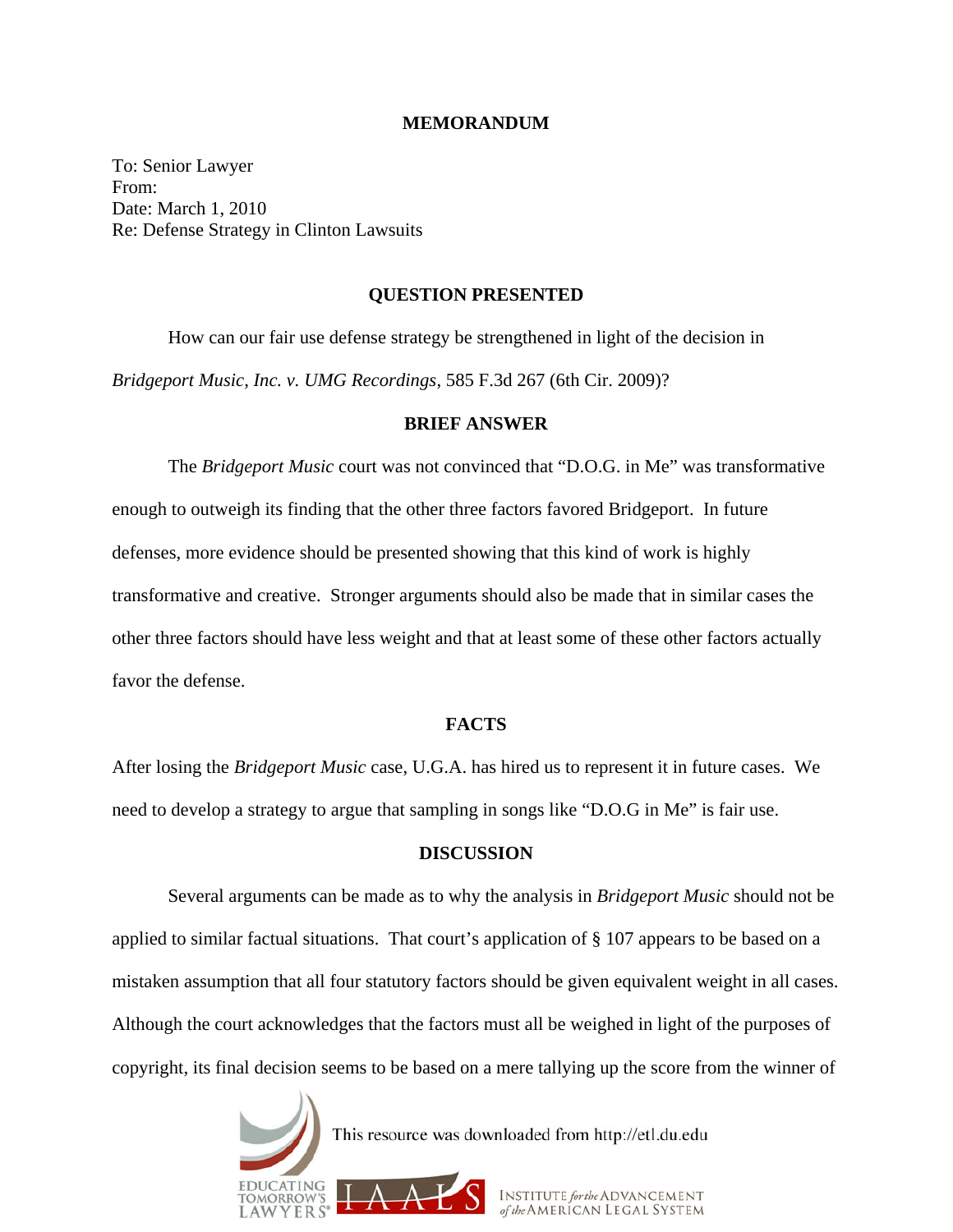each factor. *See Bridgeport Music*, 585 F.3d at 278. Ironically, the court seems to be engaging in the "mechanistic enforcement" which it acknowledges can "repress creativity." *Id.* at 277. Future defenses should stress that the court's analysis of precedent in the context of the four factors was incomplete.

There is room to argue that the first factor weighs more heavily in favor of artists like Public Announcement. The Supreme Court has indicated that the more transformative a work, the less significance should be placed on other factors. *Campbell v. Acuff Rose Music, Inc.*, 510 U.S. 569 (1994). It could be argued that "D.O.G. in Me" and songs like it are even more transformative than the parody described in *Campbell*. Future fair use defenses should stress that blending a sample of some components into an entirely new melody and tone is highly transformative and therefore exactly the kind of new and different creative works meant to be given "breathing space" in copyright law. *See Campbell*, 510 U.S. at 579. Evidence should be offered regarding the complex and creative aspects of songs laid over sampled tracks. Moreover, sampling can be characterized as a sort of commentary on the original work. UGA's defense should have stressed that the inclusion of the "Atomic Dog" sample was more than just an homage, but also a nod to the song's iconic nature and influence over an entire genre of music. The *Bridgeport Music* court itself acknowledges that "Atomic Dog" is one of the most heavily sampled songs in its era. *Bridgeport Music*, 585 F.3d at 278. In a recent case, the Second Circuit ruled that thumbnail images of concert posters in a pictorial biography of the Grateful Dead was fair use, in part because the images were not used to increase commercial marketability but to better tell the story with a collage of text and images. *Bill Graham Archives v. Dorling Kindersley Limited*, 488 F.3d 605 (2d Cir. 2006). Artists that sample can likely show that their work borrows from and is influenced by various sources, which can be highlighted as a sort of

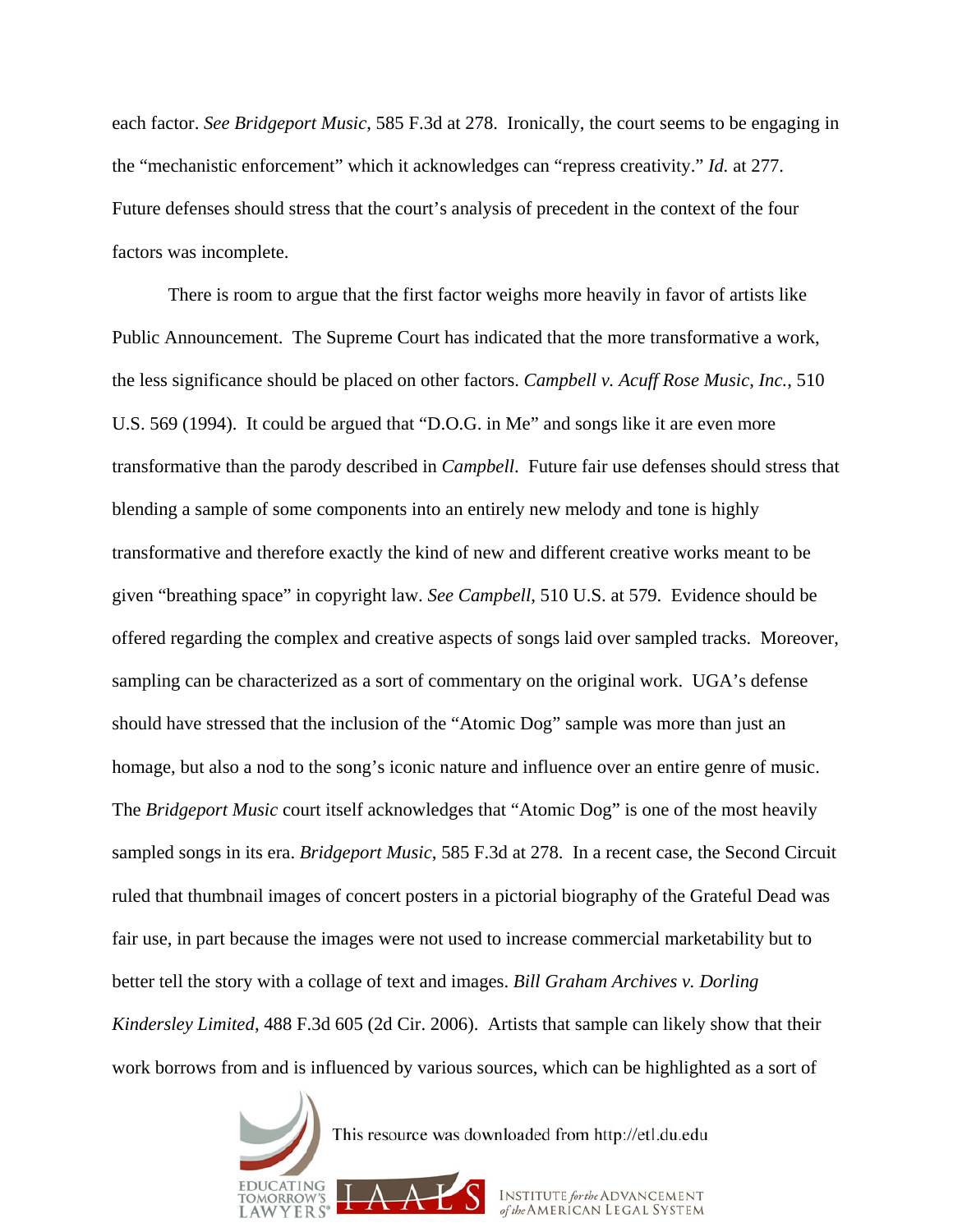musical collage and not an attempt to piggyback on the commercial success of another artist. Evidence could also be offered showing that sampling is an extremely widespread practice, particularly in the rap genre. This could form the basis of an argument that, from a policy perspective, over-enforcement seriously inhibits creativity.

Future defenses can argue that the second factor should have little or no weight in this kind of case. The *Bridgeport Music* court placed an unduly high degree of emphasis on the second statutory factor, saying that the second factor in Bridgeport's favor in effect cancels out the finding for UMG under factor one. *See Bridgeport Music*, 585 F.3d at 278. The court cites *Campbell* to support its assertion that the original Clinton work is within the core of copyright protection, *Id.* at 277-288, but it fails to note that the *Campbell* court gave almost no weight to the second factor in that case. *See Campbell*, 510, U.S. at 586 ("parodies almost invariably copy publicly known, expressive works."). Although sampling is not exactly the same as parodying, evidence should be offered that it is almost invariably well-known works being sampled.

An argument can be made that the third factor favors fair use given the highly transformative nature of songs like "D.O.G. in Me." In *Campbell* the Supreme Court considered the amount and quality used in light of the purpose of the use, as well as what else the alleged infringer did "besides go to the heart of the original." *Campbell*, 510 U.S. at 589. The Court also noted that a parody must necessarily use enough of the original to make it recognizable. *Id.* at 588. If a court can be persuaded that the transformative nature of sampling is at least somewhat analogous to parody, it can be argued that a song like "D.O.G. in me" samples only enough to accomplish its purpose.

The *Bridgeport Music* court's application of the facts to the fourth factor is a bit circular. The court notes that the harm done to the market for derivative works must be considered. See